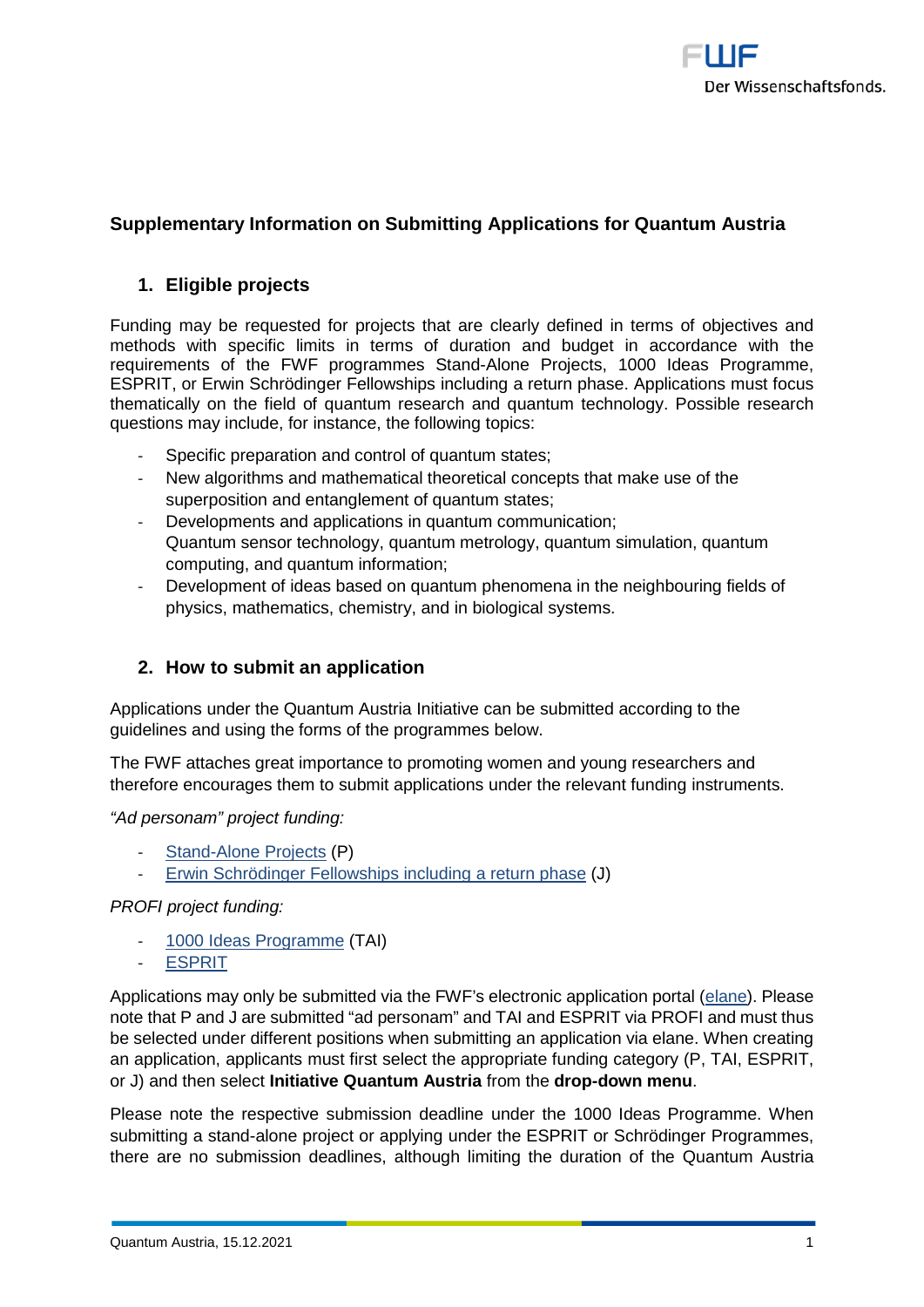

Initiative to the period from 2022 to 2026 entails a number of special features which have to be considered at the time of submitting a project (see 5. [Special features of the programme\)](#page-2-0).

At the end of the online application process for stand-alone projects and Schrödinger fellowships, a cover sheet is generated which must be sent to the FWF with the relevant signatures and stamps by postal mail or with a qualified electronic signature (for example, Handysignatur (mobile phone signature)) by email.

**Please note:** In addition to the application documents required for submission under the selected programme, applicants must also upload an additional **1-page annex** explaining the project's expected contribution to the field of quantum research and quantum technology as PDF file. On the basis of this annex, the FWF will decide whether the project submitted actually meets the thematic requirements of the Quantum Austria Initiative. The structure of the annex must be identical to the [template,](https://www.fwf.ac.at/fileadmin/files/Dokumente/Antragstellung/Quantum_Austria/quantum-austria_programmspezifischer-anhang.docx) it may not exceed one page and must be uploaded in PDF format in elane as a General Attachment.

**In the case of TAI:** If the application does not meet the thematic requirements of the initiative, it will be processed and decided upon as a regular project within the TAI programme category.

**In the case of P, ESPRIT, and J:** If the application does not meet the thematic requirements of the initiative, it will **not** be processed and decided upon as a regular project within the respective programme category due to the specific requirements that apply for Quantum Austria (see 3. [Eligible costs\)](#page-1-0). The project must be resubmitted in accordance with the applicable programme guidelines.

### <span id="page-1-0"></span>**3. Eligible costs**

When submitting a stand-alone project or an application in the TAI and ESPRIT programmes, funding can be requested for project-specific costs (personnel and non-personnel costs), depending on the project, in line with the applicable guidelines of the respective programme. In the case of stand-alone projects, the maximum amount of funding that can be requested is EUR 1 million per project; in the case of applications under TAI, ESPRIT, and Schrödinger, it depends on the amount specified in the current programme guidelines. Please note that when submitting a stand-alone project, the number of reviews required depends on the amount of funding requested. For the approval of applications

- Up to EUR 400,000, two reviews are needed,
- Up to EUR 600,000, three reviews are needed, and
- From EUR 600,000 to EUR 1 million, four reviews are needed.

In the case of ESPRIT, additional funding for non-personnel costs of up to EUR 50,000 per year can be requested. In the case of Schrödinger projects, EUR 20,000 per year is available during the return phase.

### **4. Decision-making procedure**

Based on the recommendation of the FWF Board, the decision on the awarding of funding is made within four weeks of the FWF Board's respective decision-making meeting. Under the Development and Resilience Plan (2022–2026), **a separate budget of approx. EUR 29**